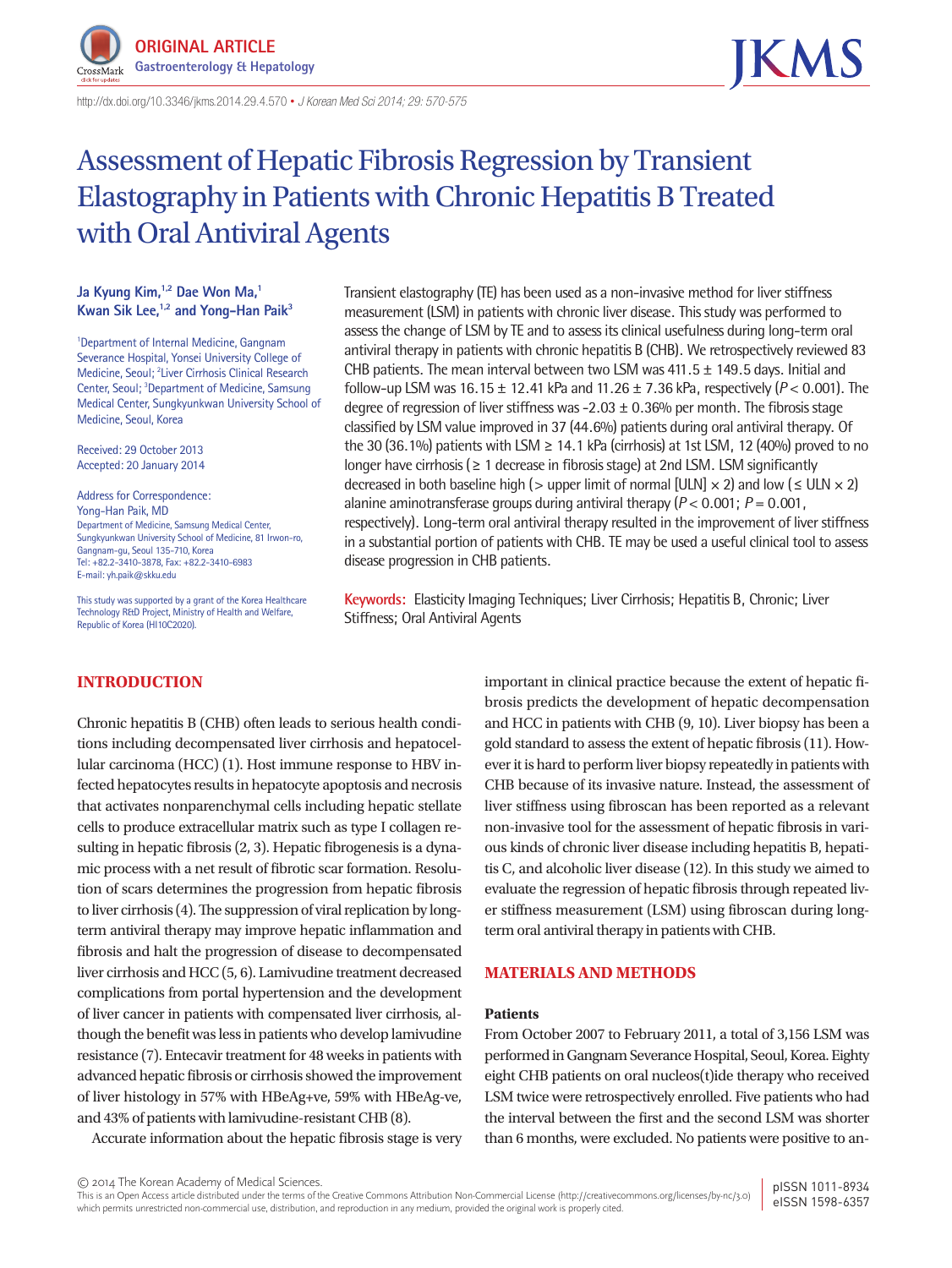ti-hepatitis C virus (HCV) antibody (Ab) or anti-human immunodeficiency virus Ab. Finally, 83 patients were included in this study. We retrospectively reviewed the medical records and analysed the change of liver stiffness measured by transient elastography (Fibroscan**®**, Echosens, France). The patients were followed up every 3 months with serologic tests. When virologic breakthrough due to the development of antiviral drug resistance was confirmed, nucleos(t)ide analogue was added or changed according to resistant mutation.

#### **Laboratory tests**

HBsAg and HBeAg/Ab were determined by enzyme immunoassay (Dade Behring, Marburg, Germany). Serum HBV DNA was measured by a real-time polymerase chain reaction assay using a COBAS TaqMan 48 analyzer (Roche Diagnostics, Mannheim, Germany) with a detection limit of 12 IU/mL. The antibody against HCV was detected by a third-generation enzymelinked immunosorbent assay (Korea Greencross, Yong-in, Korea).

#### **Liver stiffness measurement (LSM)**

Well trained and experienced physicians obtained all LSM according to the instructions provided by the manufacturer. All patients received LSM using FibroScan**®** two times during oral nucleos(t)ide antiviral therapy. The first LSM was performed before the starting antiviral therapy ( $n = 33, 39.8\%$ ) or during follow up visit on antiviral therapy ( $n = 50$ , 60.2%). The timing of the 2nd LSM was decided by physician's or patient's discretion to monitor liver stiffness. The mean interval between the first and the second LSM was  $411.5 \pm 149.5$  (range: 180-1,062) days. LSM was performed on the right lobe of the liver through the intercostal spaces on patients lying in the dorsal decubitus position with the right arm in maximal abduction (13). The results are expressed as kilopascals (kPa). The extent of liver fibrosis was classified according to the METAVIR scoring system (F0-F4). Transient elastography cut-off levels used for staging liver fibrosis  $\geq$  F2,  $\geq$  F3, and F4 were 8.8, 10.2, and 14.1 kPa, respectively (14).

The interquartile range (IQR) was defined as an index of intrinsic variability of LSM corresponding to the interval of LSM results containing 50% of the valid measurements between the 25th and 75th percentiles. The median LSM was selected as representative of the LSM value in a given patient. In this study, only LSM examinations with at least ten validated measurements, an IQR to median value ratio (IQR/M) was less than 0.3, and a success rate of at least 60% were considered reliable and were included for the analysis.

#### **Statistics**

Data were analyzed using the statistical software SPSS (version 13.0, SPSS Inc., Chicago, IL, USA). Quantitative variables are expressed as mean ± standard deviation. The degree of difference of LSM between two time points (% per month) was calculated as follows;

 $(2nd stiffness-1st stiffness) \times 100/1st stiffness$ 

(2nd date-1st date)/30.5

Data were analyzed using paired t-test, Wilcoxon signed rank test, Mann-Whitney U test, oneway ANOVA, and chi-square test. Data were considered to be statistically significant with *P* < 0.05.

#### **Ethics statement**

This study conformed to the ethical guidelines of the 1975 Declaration of Helsinki and was approved by the institutional review board at Gangnam Severance Hospital, Seoul, Korea (3-2013-0269). Informed consents were waived by the board.

### **RESULTS**

#### **Baseline characteristics of the patients**

The baseline characteristics of the 83 patients are presented in Table 1. There were 61 men and 22 women, with a mean age of  $51.5 \pm 9.1$  yr. The mean interval between two LSMs was 411.5 ± 149.5 (180-1,062) days. The number of patients received antiviral therapy as follows; entecavir 0.5 mg in 28 (33.7%), lamivudine in 22 (26.5%), clevudine in 14 (16.9%), adefovir in 4 (4.8%), lamivudine plus adefovir in 11 (13.3%), and entecavir 1.0 mg in 4 (4.8%) patients. Eighty patients (96.4%) showed serum HBV DNA below 2,000 IU/mL at 2nd LSM.

# **Comparison of clinical parameters between two LSMs during antiviral therapy**

Clinical parameters and liver stiffness values are demonstrated in Table 2. During the antiviral therapy, aspartate aminotransferase (AST), alanine aminotransferase (ALT), total bilirubin, and HBV DNA levels were decreased. Accordingly, serum albu-

#### Table 1. Baseline characteristics of patients

| Characteristics                                                                                                                             | No. (%) of patients                                                |
|---------------------------------------------------------------------------------------------------------------------------------------------|--------------------------------------------------------------------|
| Sex (M:F)                                                                                                                                   | 61:22                                                              |
| Age (yr, mean $\pm$ SD, range)                                                                                                              | $51.5 \pm 9.1$ (30-69)                                             |
| HBeAg positivity (%)                                                                                                                        | 44/83 (53)                                                         |
| LSM intervals (days) (mean $\pm$ SD, range)                                                                                                 | 411.5 $\pm$ 149.5 (180-1,062)                                      |
| Ultrasonography finding<br>Normal echogenicity<br>Fatty change only<br>Diffuse liver disease<br>Liver cirrhosis<br>Hepatocellular carcinoma | 2(2.4)<br>7(8.5)<br>27 (32.5)<br>45 (54.2)<br>2(2.4)               |
| Antiviral therapy<br>Entecavir 0.5 mg<br>Lamivudine<br>Clevudine<br>Adefovir<br>Lamivudine+Adefovir<br>Entecavir 1.0 mg                     | 28 (33.7)<br>22(26.5)<br>14 (16.9)<br>4(4.8)<br>11(13.3)<br>4(4.8) |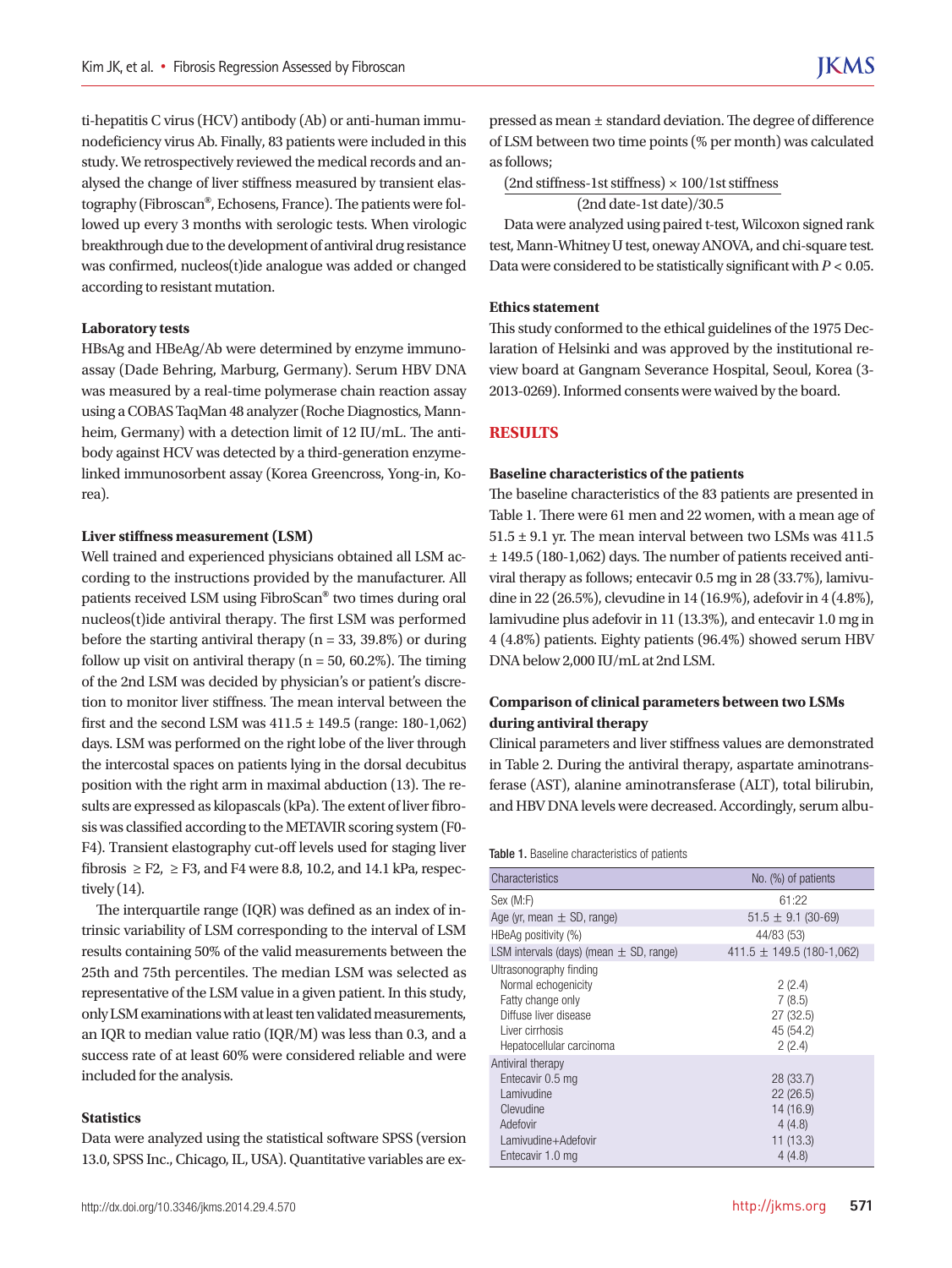|  | Table 2. Comparison of parameters between two LSMs during antiviral therapy |  |  |  |  |  |  |  |  |
|--|-----------------------------------------------------------------------------|--|--|--|--|--|--|--|--|
|--|-----------------------------------------------------------------------------|--|--|--|--|--|--|--|--|

| Parameters                                   | 1st LSM            | 2nd LSM            | $P$ value |
|----------------------------------------------|--------------------|--------------------|-----------|
| Liver stiffness (kPa)                        | $16.15 + 12.41$    | $11.26 + 7.36$     | < 0.001   |
| Albumin (g/dL)                               | 4.27 $\pm$ 0.49    | $4.52 + 0.33$      | < 0.001   |
| Total bilirubin (mg/dL)                      | $1.35 + 1.53$      | $0.99 + 0.38$      | 0.040     |
| AST (IU/L)                                   | $81.46 \pm 185.4$  | $29.04 + 10.98$    | 0.012     |
| ALT (IU/L)                                   | $100.94 + 267.31$  | $28.61 + 14.35$    | 0.016     |
| Platelet $(10^3/\mu L)$                      | $158.66 \pm 57.76$ | $172.34 \pm 60.11$ | < 0.001   |
| HBV DNA (IU/mL)*                             | 3,994              | 12                 | < 0.001   |
| Duration of antiviral treatment*<br>(months) | 5.3                | 17.3               | < 0.001   |

\*Median. AST, aspartate aminotransferase; ALT, alanine aminotransferase; LSM, liver stiffness measurement.



Fig. 1. The difference of liver stiffness values between the first and the second measurement using transient elastography (Fibroscan<sup>®</sup>) by the type of antiviral agents. The differences of two LSM values were all negative values regardless of antiviral agents. However, there was no significant difference according to the kind of antiviral

min levels and platelet count increased during the antiviral therapy. Liver stiffness values significantly decreased from 16.15 ± 12.41 kPa to 11.26  $\pm$  7.36 kPa during the antiviral therapy ( $P \lt \theta$ 0.001). Sixty-two (74.7%) patients had a lower liver stiffness value at 2nd LSM compared to 1st LSM. The degree of regression of liver stiffness value was  $-2.03 \pm 0.36 (-10.25 \times 8.83)\%$  per month. There was no difference of the degree of regression of liver stiffness between the patients in whom initial LSM was obtained before starting antiviral therapy  $(n = 33)$  and the patients in whom initial LSM was obtained during antiviral therapy  $(n = 50)$  (-2.54) ± 3.13 vs -1.69 ± 3.35% per month, *P* = 0.251). The difference of liver stiffness value between 1st and 2nd LSMs by the type of antiviral agents is summarized in Fig. 1. The differences of two LSM values were all negative regardless of antiviral agents. However, there was no significant difference according to the kind of antiviral agents ( $P = 0.625$ ) or lamivudine resistance ( $P = 0.078$ ).

Of the 30 (36.1%) patients with LSM  $\geq$  14.1 kPa (cirrhosis) at 1st LSM, 25 (83.3%) had a lower LSM value and 12 (40%) proved to no longer have cirrhosis ( $\geq 1$  decrease in fibrosis stage) at 2nd LSM.

# **Comparison of groups according to the change of LSM value during antiviral therapy**

We compared the clinical parameters according to the presence

Table 3. Comparison of groups by LSM change during antiviral therapy

| Parameters                  | <b>LSM</b> decreased<br>$(n = 62)$ | <b>LSM</b> increased<br>$(n = 21)$ | $P$ value |
|-----------------------------|------------------------------------|------------------------------------|-----------|
| Male gender (%)             | 72.6                               | 76.2                               | 1.000     |
| Age (yr)                    | $51.29 \pm 8.75$                   | 52.14 $\pm$ 10.32                  | 0.714     |
| Measurement intervals (day) | 401.90 $\pm$ 151.09                | 439.95 $\pm$ 148.16                | 0.319     |
| 1st LSM value               | $17.57 \pm 13.68$                  | $11.97 \pm 5.94$                   | 0.012     |
| 2nd LSM value               | $9.95 \pm 6.90$                    | $15.12 \pm 7.44$                   | 0.005     |
| 1st Albumin (g/dL)          | $4.23 \pm 0.55$                    | $4.39 \pm 0.25$                    | 0.083     |
| 2nd Albumin (g/dL)          | $4.55 \pm 0.33$                    | $4.42 + 0.28$                      | 0.140     |
| 1st T. bilirubin (mg/dL)    | $1.48 \pm 1.74$                    | $0.99 + 0.26$                      | 0.035     |
| 2nd T. bilirubin (mg/dL)    | $1.021 \pm 0.38$                   | $0.929 \pm 0.38$                   | 0.340     |
| 1st AST (IU/L)              | $93.95 \pm 212.68$                 | 44.57 $\pm$ 32.86                  | 0.294     |
| 2nd AST (IU/L)              | $27.29 + 8.61$                     | $34.19 + 15.17$                    | 0.059     |
| 1st ALT (IU/L)              | $113.87 \pm 305.50$                | 62.76 $\pm$ 79.06                  | 0.452     |
| 2nd ALT (IU/L)              | $26.03 \pm 11.86$                  | $36.24 \pm 18.26$                  | 0.024     |
| 1st Platelet $(10^3/\mu L)$ | $157.80 \pm 62.90$                 | $162.55 \pm 37.73$                 | 0.687     |
| 2nd Platelet $(10^3/\mu L)$ | $172.12 \pm 65.09$                 | $172.60 \pm 40.93$                 | 0.969     |
| 1st HBeAg positivity (%)    | 64.2                               | 52.6                               | 0.377     |
| 2nd HBeAg positivity (%)    | 56.0                               | 47.4                               | 0.521     |
| 1st HBV DNA (IU/mL)*        | 3,994<br>$(0-110,000,000)$         | 5,150<br>$(0-110,000,000)$         | 0.743     |
| 2nd HBV DNA (IU/mL)*        | 12 (0-7,990)                       | 12 (0-306,000)                     | 0.727     |

\*Median. AST, aspartate aminotransferase; ALT, alanine aminotransferase; LSM, liver stiffness measurement; HBeAg, hepatitis B envelop antigen; HBV, hepatitis B virus.

of the improvement of LSM value during antiviral therapy (Table 3). Sixty two (74.7%) patients had a decrease in liver stiffness value (group 1), whereas 21 (25.3%) showed an increase in liver stiffness value (group 2) during antiviral therapy. There was no difference in sex, age, LSM intervals, baseline laboratory profiles including AST, ALT, total bilirubin, HBeAg positivity, HBV DNA levels between two groups. Only 1st LSM value was higher in group  $1 (P = 0.012)$ , and 2nd LSM value was lower in group 1 compared to group  $2 (P = 0.005)$ .

## **Comparison of groups according to the change of fibrosis stage during antiviral therapy**

The patients' initial fibrosis stages were 16 (19.3%) in F0-1, 15 (18.1%) in F2, 22 (26.5%) in F3 and 30 (36.1%) in F4, respectively. After antiviral therapy, the patients' fibrosis stages were 42 (50.6%) in F0-1, 6 (7.2%) in F2, 12 (14.5%) in F3 and 23 (27.7%) in F4, respectively (Fig. 2). The fibrosis stage was improved in 37 (44.6%) between two LSMs. Thirty eight (45.8%) patients showed no change of fibrosis stage, only 8 (9.6%) showed the aggravation of fibrosis stage. Among these 8 patients, their initial ultrasonographic findings were diffuse liver disease in 2 patients, and liver cirrhosis in 6 patients. The antiviral treatment for these 8 patients was as follows; lamivudine for 2 patients, clevudine for 2 patients, entecavir for 2 patients, adefovir for one patient, and lamivudine and adefovir combination for one patient. Clinical parameters according to the improvement of fibrosis stage were compared (Table 4). There was no difference in age, LSM intervals, initial laboratory profiles including AST, ALT, total bilirubin, HBeAg positivity, and HBV DNA levels. However, patients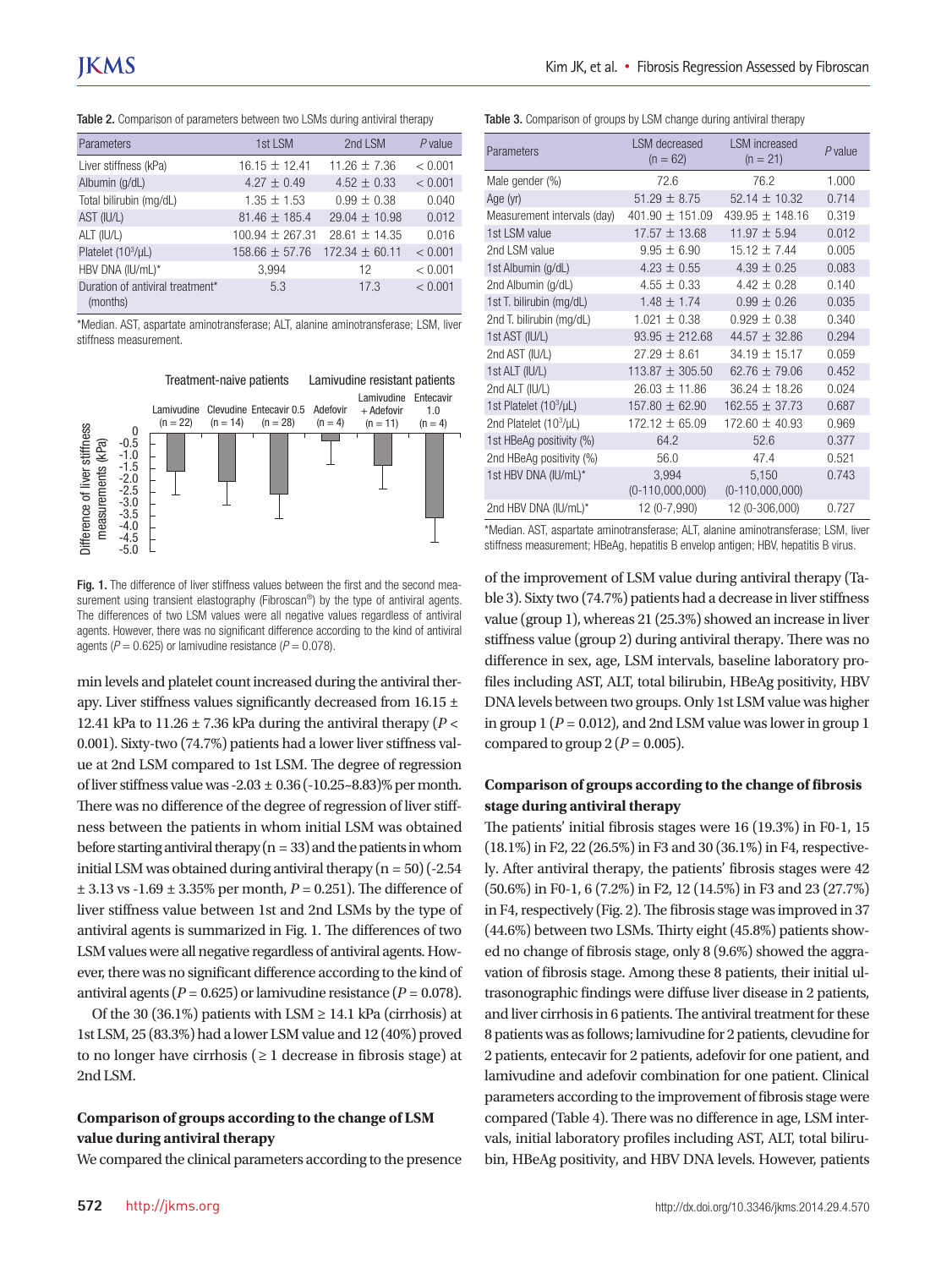

Fig. 2. Changes of the proportion of the patients grouped by the fibrosis stage between two liver stiffness measurements during oral antiviral therapy. The patients' initial fibrosis stages were 16 (19.3%) in F0-1, 15 (18.1%) in F2, 22 (26.5%) in F3 and 30 (36.1%) in F4, respectively. After antiviral therapy, the patients' fibrosis stages were 42 (50.6%) in F0-1, 6 (7.2%) in F2, 12 (14.5%) in F3 and 23 (27.7%) in F4, respectively.

Table 4. Comparison of groups by fibrosis stage improvement during antiviral therapy

| Parameters                       | Fibrosis stage<br>improved ( $n = 37$ ) | Fibrosis stage not<br>improved ( $n = 46$ ) | $P$ value |
|----------------------------------|-----------------------------------------|---------------------------------------------|-----------|
| Male gender (%)                  | 59.5                                    | 84.8                                        | 0.013     |
| Age (yr)                         | 51.16 $\pm$ 8.92                        | 51.78 $\pm$ 9.36                            | 0.760     |
| Measurement intervals (day)      | 419.92 $\pm$ 164.31                     | 404.78 $\pm$ 139.67                         | 0.651     |
| 1st LSM value                    | $12.47 \pm 3.23$                        | 19.11 ± 15.88                               | 0.008     |
| 2nd LSM value                    | $7.14 \pm 2.41*$                        | $14.57 \pm 8.30^{\dagger}$                  | < 0.001   |
| 1st Albumin (g/dL)               | 4.41 $\pm$ 0.31                         | $4.16 \pm 0.59$                             | 0.018     |
| 2nd Albumin (g/dL)               | $4.60 \pm 0.27$                         | $4.45 \pm 0.36$                             | 0.030     |
| 1st T. bilirubin (mg/dL)         | $1.23 \pm 1.64$                         | $1.45 \pm 1.44$                             | 0.513     |
| 2nd T. bilirubin (mg/dL)         | $0.951 \pm 0.31$                        | $1.035 \pm 0.43$                            | 0.307     |
| 1st AST (IU/L)                   | $90.95 \pm 255.10$                      | $73.83 \pm 102.25$                          | 0.679     |
| 2nd AST (IU/L)                   | $25.92 \pm 8.67$                        | $31.54 \pm 12.05$                           | 0.019     |
| 1st ALT (IU/L)                   | 129.76 $\pm$ 384.47                     | 77.76 ± 103.54                              | 0.382     |
| 2nd ALT (IU/L)                   | $25.32 \pm 12.00$                       | $31.26 \pm 15.63$                           | 0.061     |
| 1st Platelet $(10^3/\mu L)$      | $172.33 \pm 58.86$                      | 148.07 ± 54.56                              | 0.060     |
| 2nd Platelet $(10^3/\mu L)$      | $182.22 \pm 58.06$                      | $164.07 \pm 60.50$                          | 0.178     |
| 1st HBeAg positivity (%)         | 59.4                                    | 62.5                                        | 0.812     |
| 2nd HBeAg positivity (%)         | 53.3                                    | 53.8                                        | 1.000     |
| 1st HBV DNA (IU/mL) <sup>‡</sup> | 4,682<br>$(0-110,000,000)$              | 3,140<br>$(0-110,000,000)$                  | 0.540     |
| 2nd HBV DNA (IU/mL) <sup>‡</sup> | 12 (0-6,580)                            | 12 (0-306,000)                              | 0.398     |

\**P* < 0.001; † 0.011 compared to 1st LSM values; ‡ Median. AST, aspartate aminotransferase; ALT, alanine aminotransferase; LSM, liver stiffness measurement; HBeAg, hepatitis B envelop antigen; HBV, hepatitis B virus.

with improved fibrosis stage were female predominant, and had lower initial LSM value and higher initial albumin level.

# **Comparison of groups according to ALT levels at 1st LSM during antiviral therapy**

It has been reported that ALT level may affect the LSM value. So we compared two groups accoding to ALT levels at 1st LSM time point (Table 5). AST, ALT, and HBV DNA levels were significantTable 5. Comparison of groups by ALT levels at 1st LSM during antiviral therapy

| Parameters                       | Low ALT group<br>$n = 62$ | High ALT group<br>$1st$ ALT $\leq$ ULN $\times$ 2, $(1st$ ALT $>$ ULN $\times$ 2,<br>$n = 21$ | P value |
|----------------------------------|---------------------------|-----------------------------------------------------------------------------------------------|---------|
| Male gender (%)                  | 75.8                      | 66.7                                                                                          | 0.412   |
| Age (yr)                         | $51.97 \pm 9.29$          | $50.14 + 8.65$                                                                                | 0.431   |
| Measurement intervals (day)      | $407.42 + 138.08$         | 423.67 $\pm$ 185.35                                                                           | 0.671   |
| 1st LSM value                    | $15.52 \pm 11.69$         | $18.00 + 14.47$                                                                               | 0.432   |
| 2nd LSM value                    | $11.67 \pm 7.65$ *        | $10.04 \pm 6.42^{\dagger}$                                                                    | 0.383   |
| 1st Albumin (g/dL)               | $4.33 \pm 0.44$           | $4.09 \pm 0.61$                                                                               | 0.060   |
| 2nd Albumin (g/dL)               | $4.50 \pm 0.34$           | $4.56 + 0.28$                                                                                 | 0.507   |
| 1st T. bilirubin (mg/dL)         | $1.16 \pm 0.72$           | $1.92 \pm 2.74$                                                                               | 0.224   |
| 2nd T. bilirubin (mg/dL)         | $1.04 \pm 0.39$           | $0.88 \pm 0.31$                                                                               | 0.105   |
| 1st AST (IU/L)                   | $39.18 \pm 39.51$         | 206.29 $\pm$ 338.07                                                                           | 0.035   |
| 2nd AST (IU/L)                   | $29.77 \pm 11.26$         | $26.86 \pm 10.02$                                                                             | 0.295   |
| 1st ALT (IU/L)                   | $33.69 \pm 16.75$         | 299.48 $\pm$ 486.52                                                                           | 0.021   |
| 2nd ALT (IU/L)                   | $29.48 + 15.09$           | $26.05 + 11.84$                                                                               | 0.346   |
| 1st Platelet $(10^3/\mu L)$      | $158.00 \pm 55.08$        | $161.76 \pm 65.06$                                                                            | 0.799   |
| 2nd Platelet $(10^3/\mu L)$      | $171.37 \pm 60.16$        | $174.67 + 59.90$                                                                              | 0.830   |
| 1st HBeAg positivity (%)         | 55.8                      | 75.0                                                                                          | 0.180   |
| 2nd HBeAg positivity (%)         | 50.0                      | 63.2                                                                                          | 0.328   |
| 1st HBV DNA (IU/mL) <sup>‡</sup> | 304<br>$(0-110,000,000)$  | 3,200,000<br>$(12-110,000,000)$                                                               | < 0.001 |
| 2nd HBV DNA (IU/mL) <sup>‡</sup> | 12 (0-306,000)            | 12 (0-7,990)                                                                                  | 0.551   |

\**P* < 0.001; † 0.001 compared to 1st LSM values; ‡ Median. AST, aspartate aminotransferase; ALT, alanine aminotransferase; LSM, liver stiffness measurement; HBeAg, hepatitis B envelop antigen; HBV, hepatitis B virus.

ly higher in the high ALT ( $>$  upper limit of normal [ULN]  $\times$  2) group. However, there was no difference in sex, age, LSM measurement intervals, baseline albumin, total bilirubin, and HBeAg positivity between two groups. The second LSM significantly decreased in both high ALT ( $>$  ULN  $\times$  2) and low ALT ( $\leq$  ULN  $\times$  2) group compared to 1st LSM ( $P$  < 0.001;  $P$  = 0.001, respectively).

# **DISCUSSION**

Chronic HBV infection is one the most common etiologies of chronic liver disease in Korea (15). There are several clinical features of HBV-related chronic liver diseases in Korean population (16). HBV genotype C is more than 95%, and precore and core promoter mutant HBV are common. Lamivudine resistance is not uncommon among CHB patients who are candidates for the treatment with oral nucleos(t)ide analogues in Korea. The aim of treating patients with chronic HBV infection is to prevent disease progression to liver cirrhosis and hepatocellular carcinoma (17). Oral antiviral agents are widely used to suppress viral replication and to prevent disease progression. However, long-term antiviral therapy is usually required because of the nature of oral nucleos(t)ide analogues. After introduction of potent antiviral agents such as entecavir or tenofovir, it becomes possible to maintain HBV viral load very low or even undectable during long-term antiviral therapy. Moreover, the reversal of hepatic fibrosis/cirrhosis was observed in patients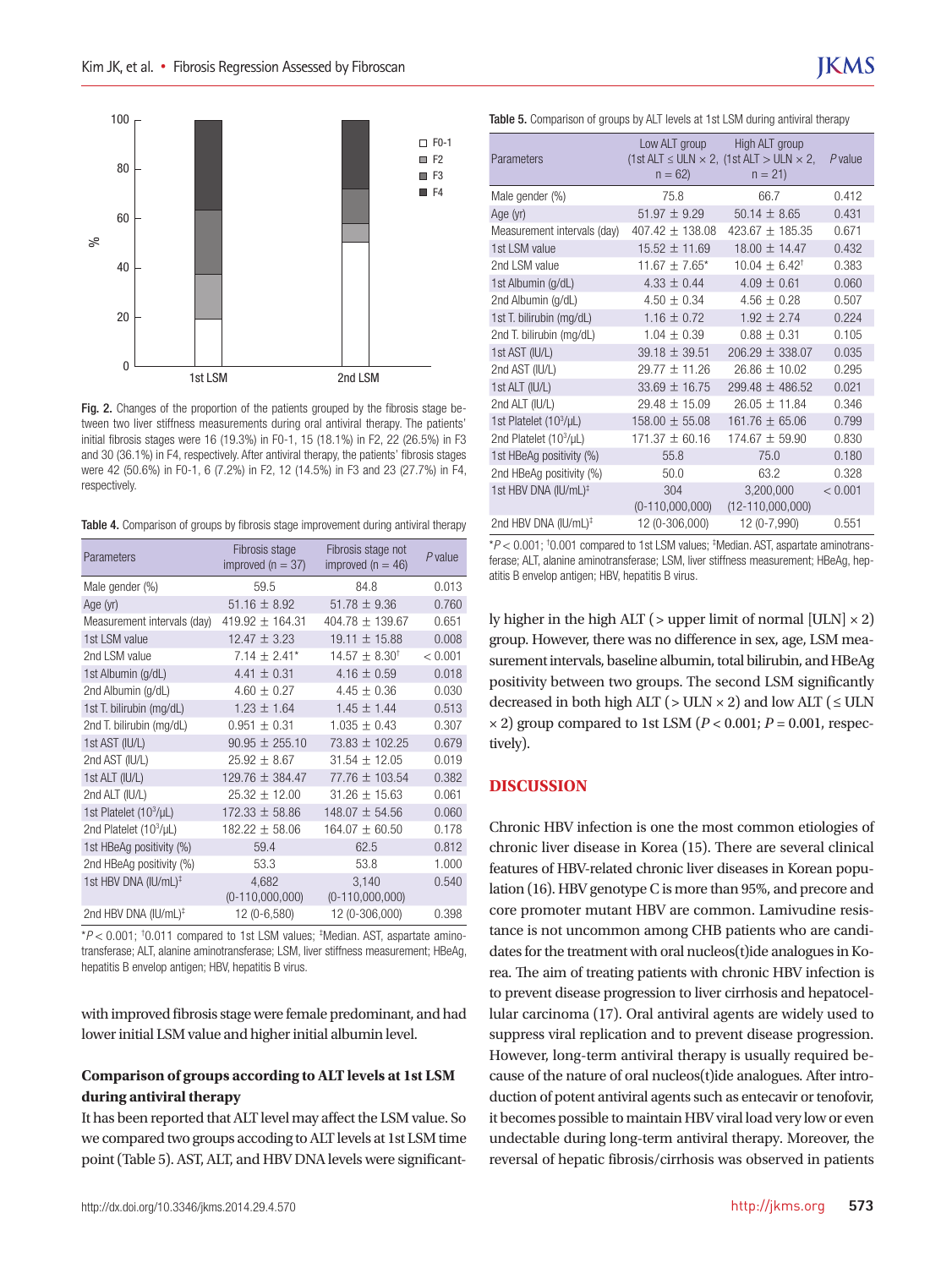with long-term oral antiviral therapy (6).

Liver fibrosis results from wound healing response for chronic inflammation in the liver. The stage of liver fibrosis has a good correlation with liver-related clinical outcome such as decompensated liver cirrhosis or even development of HCC (18, 19). The accurate information about the extent of liver fibrosis in patients with CHB is clinically very important for the evaluation of severity of the disease, for making treatment decisions and for evaluating efficacy of antiviral treatment. Liver biopsy has long been a gold standard to assess the degree of liver fibrosis (11). However, because of invasive nature and risk of bleeding complication it is difficult to perform liver biopsy, particularly when it needs to be repeated in real clinical practice. Moreover, liver biopsy has limitations such as extremely small sampling size representing only 1/50,000 liver volume, intra- or inter-observer variation for the accurate assessment of liver fibrosis (20).

Recently noninvasive methods such as transient elastograpy, acoustic radiation force impulse (ARFI), Fibro-CT, MRI have been explored for the assessment of hepatic fibrosis (12). Liver stiffness measurement by fibroscan is the most widely used noninvasive method for assessing the extent of liver fibrosis. It was reported that LSM discriminates significant liver fibrosis or liver cirrhosis (F4) with high accuracy in patients with chronic viral hepatitis (21, 22). Our study showed that mean LSM was decreased from  $16.15 \pm 12.41$  kPa to  $11.26 \pm 7.36$  kPa during antiviral therapy for an average 411 days, suggesting the regression of hepatic fibrosis during oral antiviral therapy. The average of degree of regression of liver stiffness during antiviral therapy was -2.03 ± 0.36% per month. There was no statistical difference of degree of regression by the type of antiviral agents or presence of lamivudine resistance. These results might be caused by the small number of patients in each oral antiviral agents group, and should be studied further in a larger study.

The heterogeneous timing of LSM from the retrospective study design is a limitation. The 1st LSM was measured as a baseline before starting antiviral therapy in 33 patients (39.8%). Median duration of antiviral treatment to 1st and 2nd LSM time point was 5.3 and 17.3 months, respectively. There was no difference of the degree of regression of liver stiffness between the groups in whom initial LSM was obtained before starting antiviral therapy  $(n = 33)$  and the patients in whom initial LSM was obtained during antiviral therapy (n = 50) (-2.54  $\pm$  3.13 vs -1.69  $\pm$  3.35% per month,  $P = 0.251$ ). Therefore it is less likely that the improvement of LSM mainly resulted from lead time bias by previous long-term antiviral therapy.

In our study, we adopted LSM cut-offs for fibrosis staging from a previous report in which Korean patients with genotype C HBV infection were studied. Of the 30 (36.1%) patients with LSM  $\geq$  14.1 kPa (F4) at 1st LSM, 12 (40%) proved to have improved fibrosis (LSM less than 14.1 kPa) at 2nd LSM. According to recent meta-analysis, weighted mean LSM values were 7.9,

8.8, and 11.7 for  $F \ge 2$ ,  $F \ge 3$ , and  $F = 4(23)$ . When we apply cutoffs 7.9, 8.8, and 11.7 kPa for  $F \ge 2$ ,  $F \ge 3$ , and  $F = 4$  from the meta-analysis, LSM improvement was also observed in a very similar manner during antiviral therapy compared with our current data. The fibrosis stage was improved in 39 (47.0%) between two LSMs. Thirty six (43.4%) patients showed no change of fibrosis stage, only 8 (9.6%) showed the aggravation of fibrosis stage. Of the 39 (47.0%) patients with LSM  $\geq$  11.7 kPa (cirrhosis) at 1st LSM, 17 (43.6%) proved to no longer have cirrhosis  $\geq 1$  decrease in fibrosis stage) at 2nd LSM. Taken together, these data indicate that oral antiviral therapy attenuates the extent of liver fibrosis in patients with B-viral liver cirrhosis.

For the assessment of hepatic fibrosis by LSM using Fibroscan, the following important limitation should be considered. The degree of hepatic necroinflammation may affect the LSM value, i.e., the presence of significant necroinflammation can exaggerate the LSM value (24-26). When we analysed the change of LSM during antiviral therapy with respect to baseline ALT level, the LSM value significantly decreased in high ALT ( $>$  ULN  $\times$  2) group as well as in low ALT ( $\leq$  ULN  $\times$  2) group, indicating that oral antiviral therapy decrease liver stiffness regardless of ALT abnormality in patients with CHB. These results suggest that the decrease in LSM value during oral antiviral therapy is not caused by purely reducing hepatic necroinflammation but at least partially by decreasing hepatic fibrosis. Macronodular cirrhotic architecture or the absence of significant histologic grade may results in false negative LSM (LSM below cutoff level of cirrhosis) for the accurate diagnosis of histologic cirrhosis. The absence or mild histologic grade during oral antiviral therapy in our study might cause lower 2nd LSM value resulting in the underestimation of liver cirrhosis.

Because of retrospective study design, pathologic changes were not verified to confirm the change of LSM in our study. In spite of this limitation, the demonstration of the LSM change in CHB patients on antiviral therapy through repeated measurement of liver stiffness in real life setting provides important clinical implication supporting the usefulness of LSM using Fibroscan for the assessment of fibrosis regression during antiviral treatment. Recently, Marcellin et al. demonstrated that oral antiviral treatment with tenofovir regressed liver cirrhosis in chronic hepatitis B patients (27). Our study provides similar results using repeated LSM measurement instead of repeated liver biopsies in real-life practice setting. Our study result warrants further prospective study to confirm the correlation of LSM and pathologic changes during oral antiviral therapy in CHB patients.

In conclusion, long-term oral antiviral therapy resulted in the improvement of liver stiffness in a substantial portion of patients with CHB. Liver stiffness measurement using transient elastography may be used as a useful clinical tool to evaluate disease progression in CHB patients.